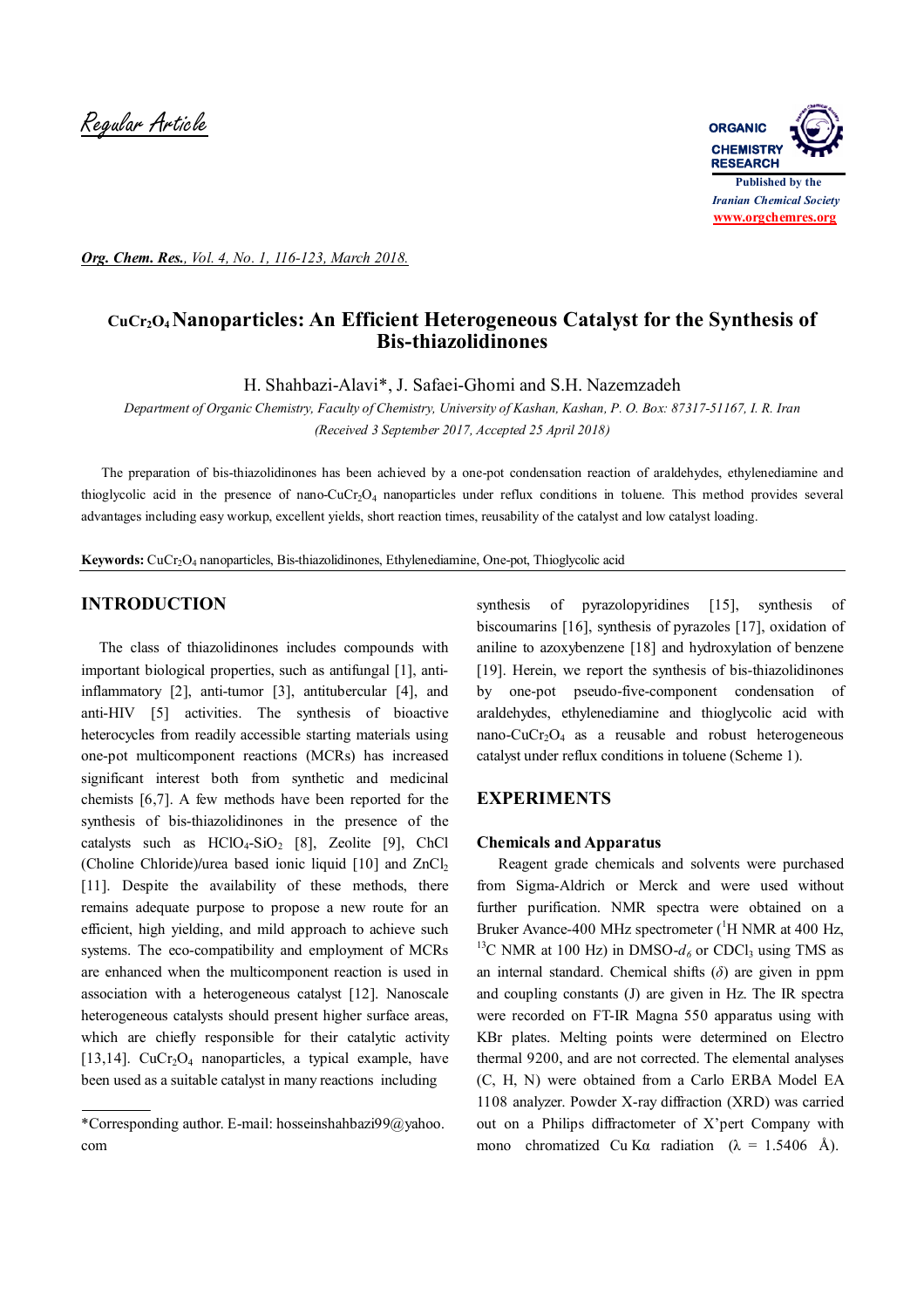

*Scheme 1.* Synthesis of thiazolidinones

Microscopic morphology of products was visualized by SEM ((MIRA 3 TESCAN).

#### **Preparation of CuCr2O<sup>4</sup> Nanoparticles**

 $CuCr<sub>2</sub>O<sub>4</sub>$  nanoparticles were prepared according to the co-precipitation method reported by Edrissi *et al*. [22].  $Cu(NO_3)_2.6H_2O$  (1.4 g, 0.005 mol.) and  $Cr(NO_3)_3.9H_2O$ (4.0 g 0.010 mol) were dissolved in distilled water (50 ml). The mixed solution was subsequently added to 100 ml of distilled water, containing 5% glycerol as capping agent, under stirring. 1.5 M aqueous solution of precipitating agent (NaOAc) was added dropwise until the pH value of solution was adjusted to 10. During the mixing procedure, the temperature of solution was maintained about 60 °C. Then, the temperature was further increased to 80 °C at which the precipitation occurred. The fine precipitates were centrifuged and subsequently washed with distilled water and ethanol several times, and then dried in an oven at 60 °C for 2 h. Finally, after calcination at 600 °C for 5 h, CuCr2O4 nanoparticles were obtained.

### **General Procedure for the Preparation of Bisthiazolidinones**

 A mixture of aldehydes (2 mmol), ethylenediamine(1 mmol), thioglycolic acid (2 mmol) and 3 mol% of CuCr<sub>2</sub>O<sub>4</sub> nanoparticles in PhMe (5 ml) was refluxed. The reaction was monitored by TLC. After completion of the reaction,

CHCl3 was added to dilute the reaction mixture after terminating the reaction. The catalyst was insoluble in the solvent and was separated by centrifuging. The CHCl<sub>3</sub> was evaporated and the crude mixture was separated by silica gel column chromatography (diethyl ether/petroleum ether to get pure product.

#### **Spectral Data of Products**

#### **3,3'-(Ethane-1,2-diyl)bis(2-(4-nitrophenyl)**

**thiazolidin-4-one) (4d).** yield: 85%, Yellow Solid; m.p.: 164-166 °C, IR (KBr) cm<sup>-1</sup>: 2935, 1670, 1521; <sup>1</sup>H NMR (400 MHz, DMSO-*d6*): 2.64-2.73 (m, 2H), 3.53-3.6 (m, 2H), 3.67-3.73 (m, 2H), 3.92 (dd, *J* = 1.9, 16Hz, 2H), 6.03  $(d, J = 1.9$ Hz, 2H), 7.46  $(d, J = 8$ Hz, 4H), 8.07  $(d, J = 8$ Hz, 4H); <sup>13</sup>C NMR (100 MHz, DMSO-*d6*): 32.7, 41.6, 63.4, 123.9, 130.1, 147.2, 150.2, 171.6; Anal. Calcd. for  $C_{20}H_{18}N_4O_6S_2$ : C, 50.62; H, 3.82; N, 11.81; S, 13.51; Found: C, 50.53; H, 3.77; N, 11.68; S, 13.45.

#### **3,3'-(Ethane-1,2-diyl)bis(2-(3-nitrophenyl)**

**thiazolidin-4-one) (4e).** yield: 82%, Cream solid; m.p.: 222-224 °C, IR (KBr) cm<sup>-1</sup>: 2932, 1663, 1516; <sup>1</sup>H NMR (400 MHz, DMSO-*d6*): 2.63-2.69 (m, 2H), 3.53-3.59 (m, 2H), 3.62-3.68 (m, 2H), 3.88 (dd, *J* = 1.7, 15 Hz, 2H), 5.95 (d, *J* = 1.9 Hz, 2H), 7.53-7.72 (m, 4H), 8.01-8.09 (m, 4H); <sup>13</sup>C NMR (100 MHz, DMSO-*d6*): 32.4, 41.4, 63.1, 126.2, 129.4, 130.8, 134.1, 143.9, 148.4, 171.5; Anal. Calcd. for  $C_{20}H_{18}N_4O_6S_2$ : C, 50.62; H, 3.82; N, 11.81; S, 13.51;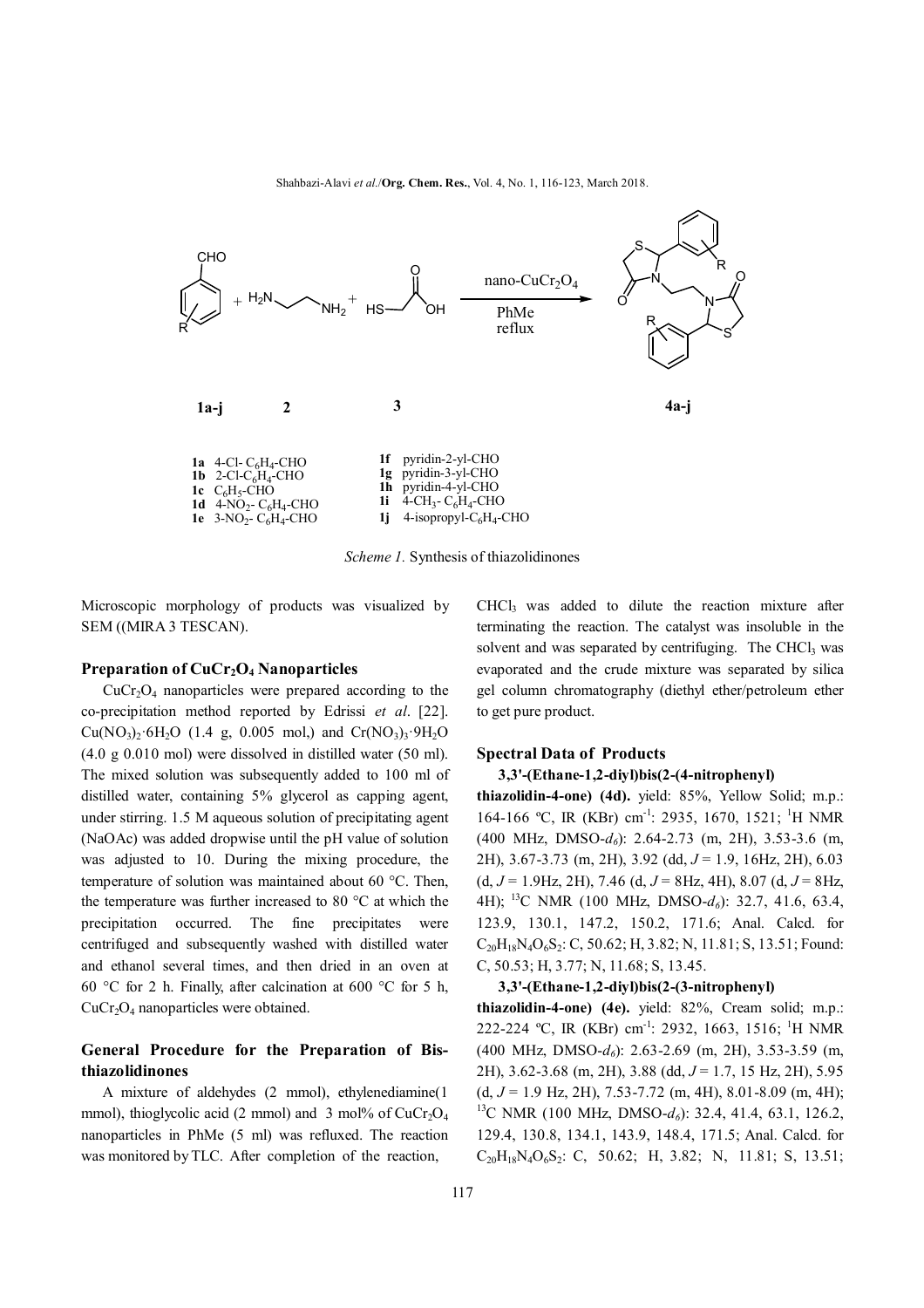

Fig. 1. The XRD pattern of CuCr<sub>2</sub>O<sub>4</sub> nanoparticles.



Fig. 2. SEM image of CuCr<sub>2</sub>O<sub>4</sub> nanoparticles.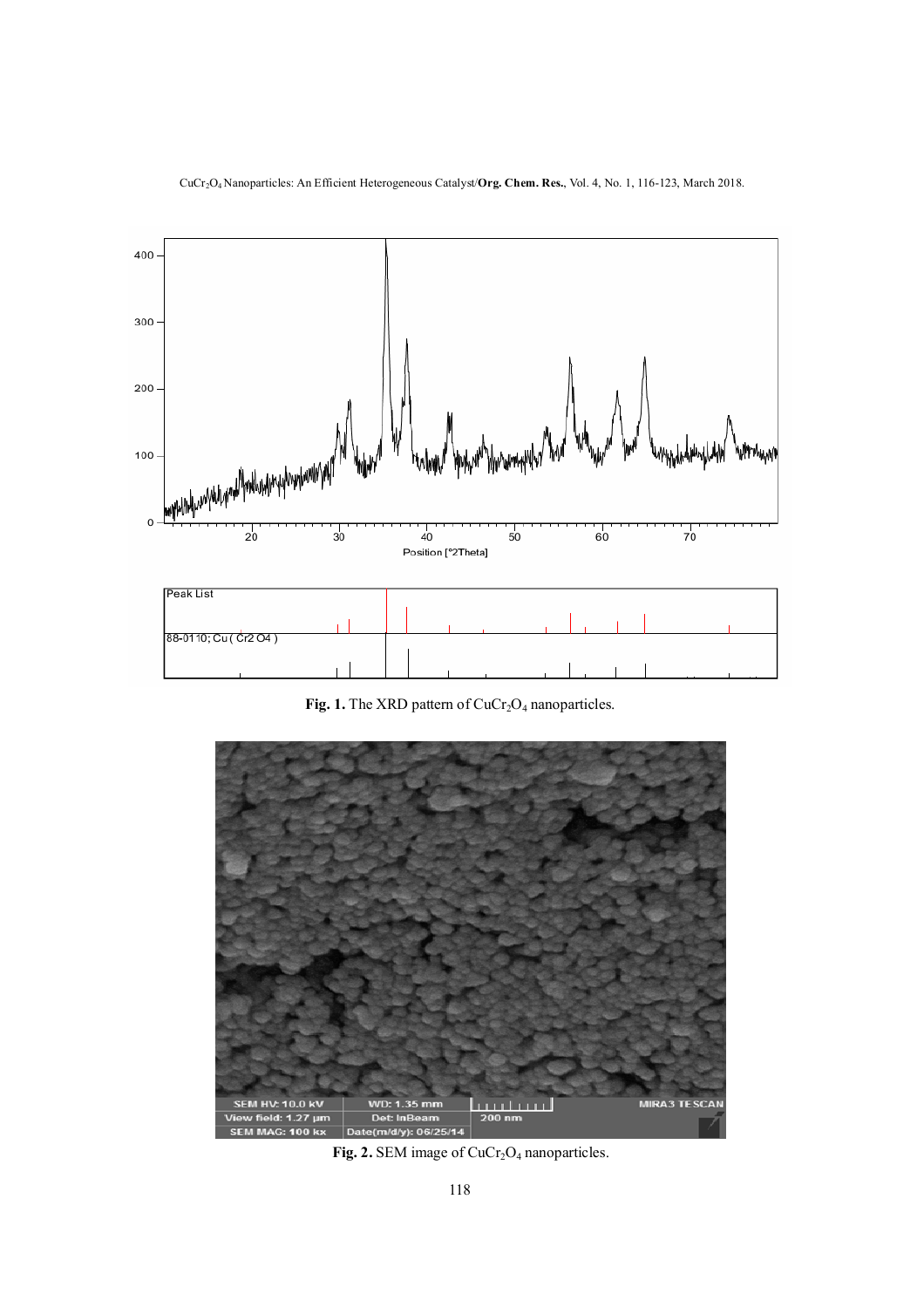Found: C, 50.73; H, 3.64; N, 11.74; S, 13.46.

 **3,3'-(Ethane-1,2-diyl)bis(2-(p-tolyl)thiazolidin-4-one) (4i).** yield: 75%, White solid; m.p.: 158-160 ºC, IR (KBr) cm<sup>-1</sup>: 2929,1669; <sup>1</sup>H NMR (400 MHz, CDCl<sub>3</sub>): 2.28 (s, 6H), 2.68-2.75 (m, 2H), 3.53-3.61 (m, 4H), 3.67 (dd, *J* = 1.8, 16 Hz, 2H), 5.46 (d, *J* = 1.5 Hz, 2H), 7.11 (s, 8H); <sup>13</sup>C NMR (100 MHz, CDCl3): 20.8, 32.1, 39.5, 63.2, 126.7, 129.3, 135.3, 138.9, 171.1; Anal. Calcd. for  $C_{22}H_{24}N_2O_2S_2$ : C, 64.05; H, 5.86; N, 6.79; S, 15.54; Found: C, 63.92; H, 5.95; N, 6.87; S, 15.36.

#### **3,3'-(ethane-1,2-diyl)bis(2-(4-isopropylphenyl)**

**thiazolidin-4-one) (4j).** yield: 73%, White solid; m.p.: 163- 165 °C, IR (KBr) cm<sup>-1</sup>: 2955, 1661; <sup>1</sup>H NMR (400 MHz, CDCl3): 1.17 (d, *J* = 7 Hz, 12H), 2.69-2.78 (m, 2H), 2.8- 2.89 (m, 2H), 3.55-3.64 (m, 4H), 3.68 (dd, *J* = 1.8, 16 Hz, 2H), 5.48 (d, *J* = 1.4 Hz, 2H), 7.13 (d, *J* = 8 Hz, 4H), 7.16 (d,  $J = 8$  Hz, 4H);<sup>13</sup>C NMR (100 MHz, CDCl<sub>3</sub>): 23.4, 32.2, 33.4, 39.6, 63.1, 126.67, 126.75, 135.6, 149.8, 171.1; Anal. Calcd. for  $C_{26}H_{32}N_2O_2S_2$ : C, 66.63; H, 6.88; N, 5.98; S, 13.68; Found: C, 66.46; H, 6.79; N, 6.04; S, 13.58.

### **RESULTS AND DISCUSSION**

### **Characterization of Copper Chromite Nanoparticles**

 The catalyst was prepared by the co-precipitation method using NaOAc solution as the precipitating agent.  $Cu(NO<sub>3</sub>)<sub>2</sub>·6H<sub>2</sub>O$  and  $Cr(NO<sub>3</sub>)<sub>3</sub>·9H<sub>2</sub>O$  were used as the starting materials for the synthesis of copper chromite nanoparticles. This method is simple and inexpensive. The  $XRD$  patterns for CuCr<sub>2</sub>O<sub>4</sub> are shown in Fig. 1. The particle size of  $CuCr<sub>2</sub>O<sub>4</sub>$  nanoparticles was investigated by XRD pattern. The crystallite size diameter (D) of the  $CuCr<sub>2</sub>O<sub>4</sub>$ nanoparticles was calculated using the Debye-Scherrer equation ( $D = K\lambda/\beta\cos\theta$ ), where FWHM (full-width at halfmaximum) is in radians and  $\theta$  is the position of the maximum of diffraction peak, K is the so-called shape factor, which usually takes a value of about 0.9, and  $\lambda$  is the X-ray wavelength. The pattern agrees well with the reported pattern for  $CuCr<sub>2</sub>O<sub>4</sub>$  nanoparticles (JCPDS No. 88-0110). The average particle size was estimated by applying the Scherrer formula on the highest intensity peak. An average size of around 22-28 nm was obtained.

The SEM micrograph provides more accurate

information on the particle size and morphology of the  $CuCr<sub>2</sub>O<sub>4</sub>$  nanoparticles (Fig. 2). The SEM image shows that the nanoparticles have a uniform size and spherical shape.

In the FT-IR (Fourier-transform infrared spectroscopy) spectra (Fig. 3), the absorption bands at  $615$ ,  $514 \text{ cm}^{-1}$  were assigned to  $Cr_2O_4^2$  group. The bands at 911 and 999 cm<sup>-1</sup> refer to the Cr-O bond of the chromate group [22].

To examine the effects of varying the catalyst and the reaction time for the synthesis of bis-thiazolidinones, the condensation reaction of 4-chlorobenzaldehyde (2 mmol), ethylenediamine (1 mmol), thioglycolic acid (2 mmol) was selected as a model. Yields were determined in the presence of MgO NPs, CuI NPs,  $Fe<sub>3</sub>O<sub>4</sub>$  NPs and CuCr<sub>2</sub>O<sub>4</sub> NPs and the results are shown in Table 1 (entries 2-11). Nano- $CuCr<sub>2</sub>O<sub>4</sub>$  gave the best yields in the shortest time and a very good yield of 84 % was obtained with 3 mol%, which was not improved by increasing to 4 mol%. A reaction run in the absence of any catalyst gave a yield of only 9 % (entry 1).

The above results obviously show that the proposed catalytic procedure is extendable to a wide variety of substrates to construct a diversity-oriented library of bisthiazolidinones (Table 2). Owing to the presence of 2 and 2' equivalent stereogenic centers, bisthiazolidinones can be obtained as *rac*. 2R,2'R/2S,2'S and 2R,2'S-*meso* isomers. These bisthiazolidinones have been obtained, as previously reported, by the reaction of mercaptoacetic acid with N,N' dibenzylidenethylendiamines [20,21]. After workup, the crude mixture of isomers was separated by silica gel column chromatography (diethyl ether/petroleum ether in variable ratio mixtures). In general, *meso* isomers eluted more slowly than corresponding racemates. The *racemate* isomer 4f was obtained in higher yields than *meso* isomer 4f (80% for the *rac*. isomer 4f and 20% for the *meso* isomer 4f). The <sup>1</sup>H NMR spectra of the compounds 4a-4j displayed a doublet of doublets at δ 3.80-3.95 ppm due to the methylene proton HA at C-5 (-CO-CHAHB-S) because of its interaction with the geminal proton HB at C-5 (-CO-CHAHB-S) and the proton at the chiral C-2 (S-CHAr-N); doublet of doublets at  $\delta$  3.50-3.75 ppm due to the methylene proton HB at C-5 (-CO-CHAHB-S) because of its interaction with the geminal proton HA (-CO-CHAHB-S) and a diastereotopic proton Ha (-N-CHaHb-CHaCHb-N-) of the ethylene fragment. This last proton Ha (-N-CHaHb-CHaCHb-N-) displayed a doublet of doublets or a multiplet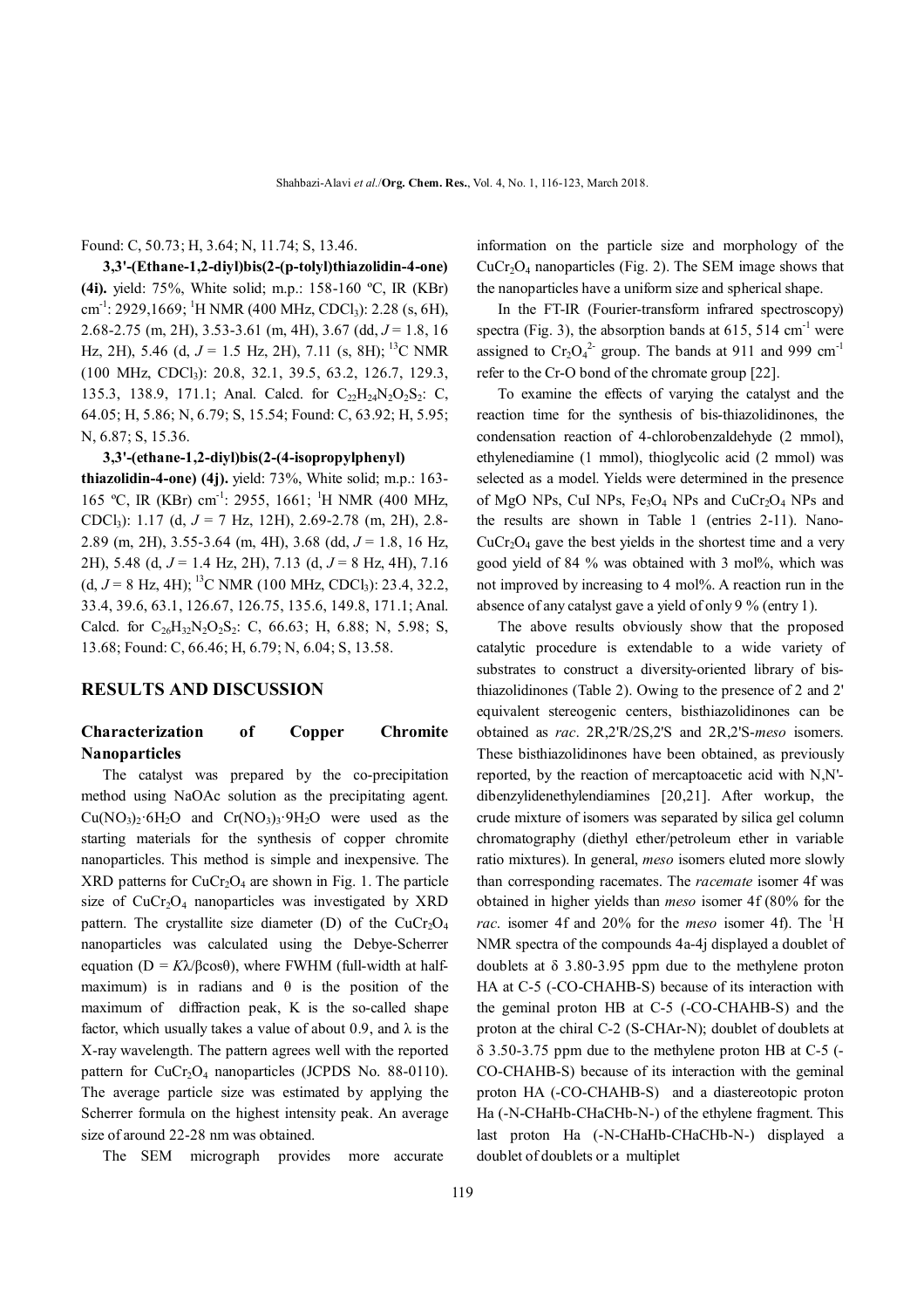



Fig. 3. FT-IR spectrum of CuCr<sub>2</sub>O<sub>4</sub> nanoparticles.

 **Table 1.** Optimization of the Reaction Conditions (Catalyst, Duration of Reaction) for the Preparation of Bis-thiazolidinones from 4-Chlorobenzaldehyde (2 mmol), Ethylenediamine (1 mmol), Thioglycolic Acid (2 mmol) (Scheme 1)<sup>a</sup>

| Entry | Solvent            | Catalyst                                 | Time  | Yield  |
|-------|--------------------|------------------------------------------|-------|--------|
|       | (Reflux)           | $(mol\%)$                                | (min) | $(\%)$ |
| 1     | Toluene            | No catalyst                              | 300   | 9      |
| 2     | <b>DMF</b>         | $MgO$ NPs $(6)$                          | 240   | 40     |
| 3     | Toluene            | CuI NPs $(5)$                            | 200   | 52     |
| 4     | Toluene            | Fe <sub>3</sub> O <sub>4</sub> NPs (4)   | 240   | 30     |
| 5     | Toluene            | $CuO$ NPs $(6)$                          | 180   | 55     |
| 6     | <b>EtOH</b>        | CuCr <sub>2</sub> O <sub>4</sub> NPs(3)  | 120   | 59     |
| 7     | CH <sub>3</sub> CN | CuCr <sub>2</sub> O <sub>4</sub> NPs(3)  | 120   | 62     |
| 8     | DMF                | CuCr <sub>2</sub> O <sub>4</sub> NPs (3) | 100   | 67     |
| 9     | Toluene            | CuCr <sub>2</sub> O <sub>4</sub> NPs(2)  | 90    | 81     |
| 10    | Toluene            | CuCr <sub>2</sub> O <sub>4</sub> NPs(3)  | 90    | 84     |
| 11    | Toluene            | CuCr <sub>2</sub> O <sub>4</sub> NPs (4) | 90    | 84     |

<sup>&</sup>lt;sup>a</sup>Reaction conditions: a mixture of 4-chlorobenzaldehyde (2 mmol), ethylenediamine (1 mmol), thioglycolic acid (2 mmol) and catalyst for various times. <sup>b</sup>Isolated yield.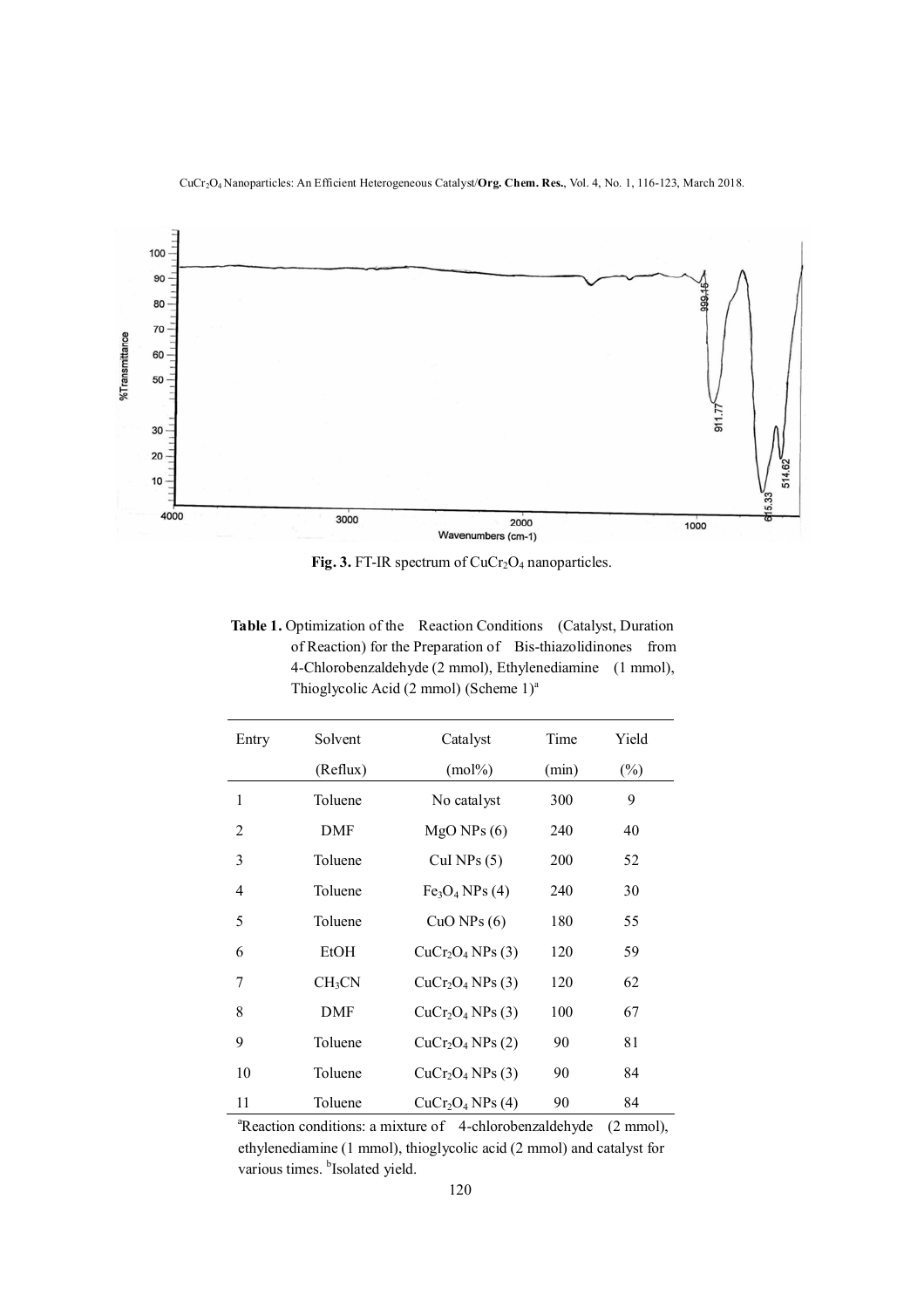Shahbazi-Alavi *et al*./**Org. Chem. Res.**, Vol. 4, No. 1, 116-123, March 2018.

**Table 2.** Yields of a Series of Bis-thiazolidinones  $4a$ -j (R = Various) Prepared from a Mixture of an Araldehyde 1 ( $R = \text{Various}$ ) (2 mmol), Ethylenediamine (1 mmol), Thioglycolic Acid (2 mmol) and  $CuCr<sub>2</sub>O<sub>4</sub>$  Nanoparticles (3 mol%) in Refluxing Toluene (5 ml) for Various Times (Scheme  $1)^a$ 

| Aldehyde                              | Product    | Time  | Yield    | m. p.                        | m. p.         |
|---------------------------------------|------------|-------|----------|------------------------------|---------------|
|                                       | (racemate) | (min) | $(\%)^a$ | $(^{\circ}C)$ <sup>ref</sup> | $(^{\circ}C)$ |
| 4-Cl- $C_6H_4$                        | 4a         | 90    | 84       | 285-288 [20]                 | 150-152       |
| $2$ -Cl-C <sub>6</sub> H <sub>4</sub> | 4b         | 93    | 82       | 210-211 [20]                 | 143-145       |
| $C_6H_5$                              | 4c         | 94    | 80       | 152-155 [8]                  | 155-157       |
| $4-NO_2-C_6H_4$                       | 4d         | 90    | 85       |                              | 164-166       |
| $3-NO_2-C_6H_4$                       | 4e         | 90    | 82       |                              | 222-224       |
| Pyridin-2-yl                          | 4f         | 93    | 81       | 167-169 [21]                 | 170-172       |
| Pyridin-3-yl                          | 4g         | 95    | 76       | 198-200 [21]                 | 191-193       |
| Pyridin-4-yl                          | 4h         | 93    | 79       | 224-225 [21]                 | 221-223       |
| $4 - CH_3 - C_6H_4$                   | 4i         | 98    | 75       |                              | 158-160       |
| 4-Isopropyl- $C_6H_4$                 | 4j         | 100   | 73       |                              | 163-165       |

<sup>a</sup>Reaction conditions: a mixture of araldehyde 1 (R = various) (2 mmol), ethylenediamine (1 mmol), thioglycolic acid (2 mmol) and  $CuCr<sub>2</sub>O<sub>4</sub>$  nanoparticles (3 mol%) in toluene (5 ml) was refluxed for various times. <sup>b</sup>Isolated yield.

at δ 2.50-2.85 ppm because of its interaction with the germinal proton Hb (-N-CHaHb-CHaCHb-N-) and the proton HB (-CO-CHAHB-S) at the C-5. The Hb proton (-N-CHaHb-CHaCHb-N-) at the aliphatic chain suffered the anisotropic effect from the near amide group or aryl substituents and it went to down field at d 3.35-4.0 ppm appearing overlapped with HB or HA (-CO-CHAHB-S) as a multiplet. These germinal protons of each methylene group reside in magnetic non-equivalent environments [20,21].

The recoverability of the nano-CuCr<sub>2</sub>O<sub>4</sub> NPs catalyst was examined for the synthesis of product 4a and it was found that product yields decreased to a small extent on each reuse (run 1, 84%; run 2, 84%; run 3, 83%; run 4, 83%; run 5, 82%). In the recycling procedure of  $CuCr<sub>2</sub>O<sub>4</sub>$  $NPs$ , CHCl<sub>3</sub> was added to dilute the reaction mixture after terminating the reaction. The catalyst was insoluble in the

solvent and was separated by centrifuging. The deposited catalyst was washed with ethanol 4-5 times to confirm the complete removal of any organic residuals; the catalyst was reused for further catalytic reaction cycles.

A probable mechanism for the synthesis of bisthiazolidine derivatives using nano-CuCr<sub>2</sub>O<sub>4</sub>, is shown in Scheme 2. A proposed mechanism is outlined *via* primary imine intermediate formation followed by attack of the sulfur atoms of the thioglycolic acids on the activated imine groups followed by intramolecular cyclization with the elimination of  $H_2O$  giving rise to the cyclized product bisthiazolidines. In this mechanism, the surface atoms of nano- $CuCr<sub>2</sub>O<sub>4</sub>$  activate the C=O, C=N, and S-H groups for better reaction with nucleophiles. These surface atoms behave as the centers where chemical reactions could be catalytically stimulated.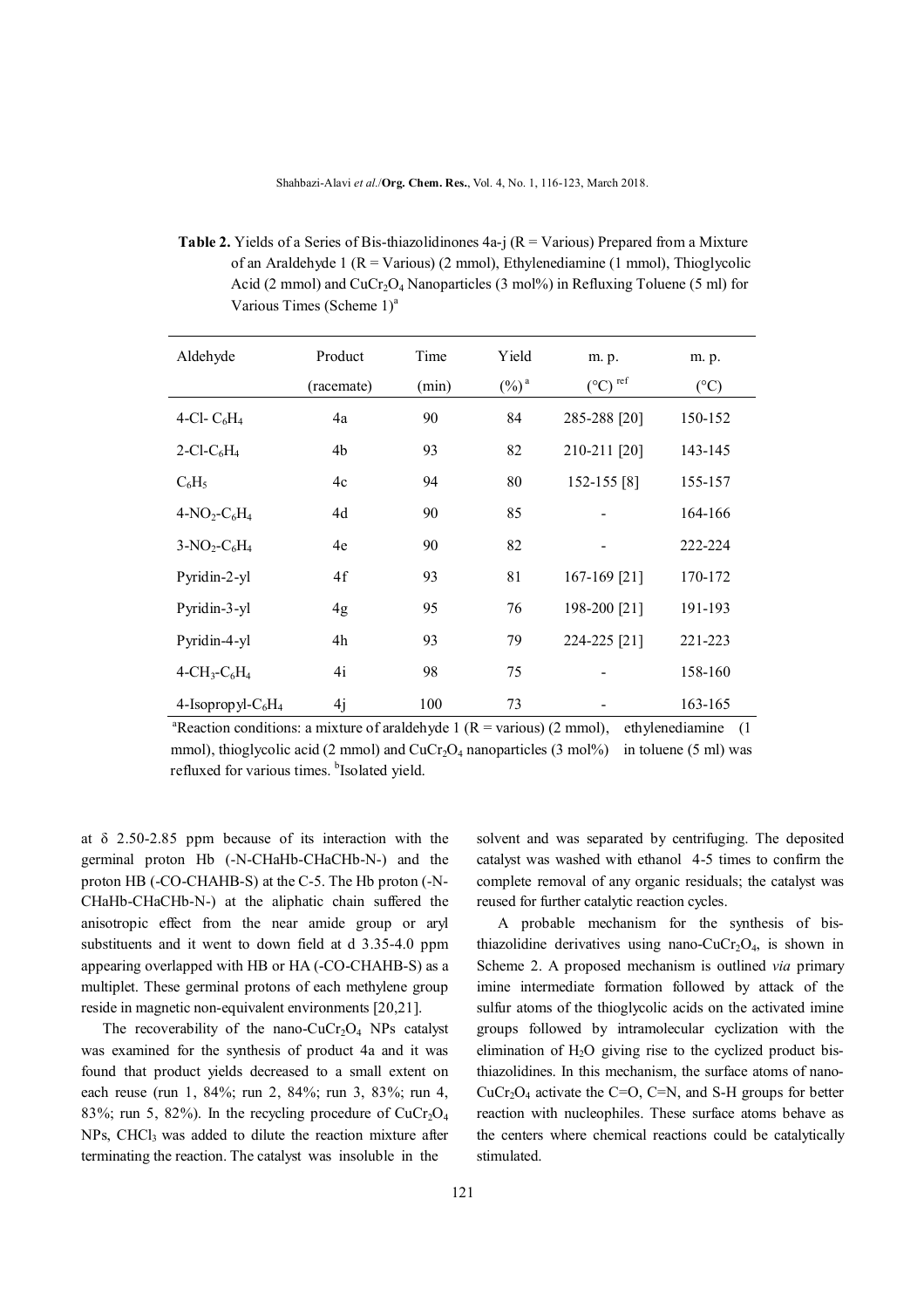

CuCr2O<sup>4</sup> Nanoparticles: An Efficient Heterogeneous Catalyst/**Org. Chem. Res.**, Vol. 4, No. 1, 116-123, March 2018.

*Scheme 2.* A probable mechanism for the synthesis of bis-thiazolidine derivatives

## **CONCLUSIONS**

In conclusion, we have developed a simple and highly efficient protocol for the synthesis of bis-thiazolidinones by one-pot pseudo-five-component condensation of araldehydes, ethylenediamine and thioglycolic acid with nano-CuCr2O<sup>4</sup> as a reusable and robust heterogeneous catalyst under reflux conditions in toluene. The remarkable advantages of this methodology are high yields, short reaction times, recycling of the catalyst and little catalyst loading.

### **ACKNOWLEDGMENTS**

The authors are grateful to the University of Kashan for supporting this work under grant no. 159148/XII.

## **REFERENCES**

[1] D. Secci, S. Carradori, B. Bizzarri, P. Chimenti, C.D. Monte, A. Mollica, D. Rivanera, A. Zicari, E. Mari, G. Zengin, A. Aktumsek, Eur. J. Med. Chem. 117 (2016) 144.